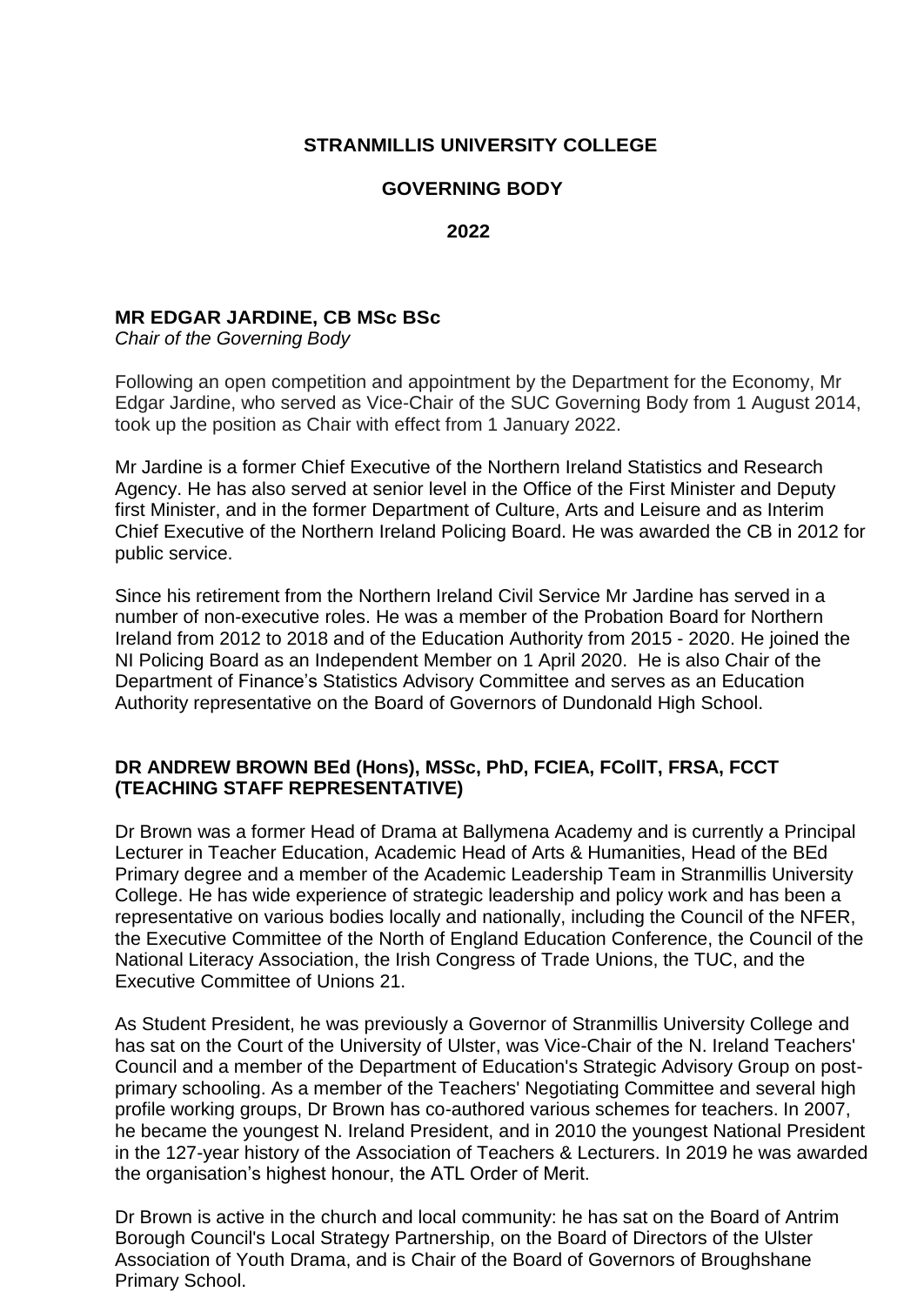A committed Christian, he was thrilled in 2006 to have been ordained as a Ruling Elder in 2nd Broughshane Presbyterian Church and to have been a long-serving member of the Youth Board of the Presbyterian Church in Ireland. He now sits on the PCl's Council for Public Affairs, holds the Chair of its State Education Committee and represents the denomination on the Executive of the Transferor Representatives' Council, being appointed in 2019 as its Vice-Chair.

In March 2017, Dr Brown was appointed as a Director of the newly-formed Controlled Schools' Support Council and, in May, as the Council's Vice-Chairperson. In June 2018 he was elected a Founding Fellow of the Chartered College of Teaching.

Dr Brown was appointed to the Governing Body as Teaching Staff Representative from 4 November 2014 until 3 November 2018. He was re-appointed from 4 November 2018 until 3 November 2022 following re-election.

### **PROFESSOR JONATHAN HEGGARTY MBE, BSc, PhD, PGCFHE, MCGI**

*Principal, Stranmillis University College*

Professor Jonathan Heggarty was appointed as Principal & Chief Executive Officer on the 20<sup>th</sup> September 2021. Prior to his appointment at Stranmillis University College, Professor Heggarty was Director of Curriculum and Learner Success at Belfast Metropolitan College.

A graduate from Queen's University Belfast, Professor Heggarty started his career within the IT sector as a software engineer developing a range of products for multinational technology companies. In 2003, he became a lecturer within Further Education and has held several curriculum positions within the sector. In his role as Director of Curriculum and Learner Success, he led and managed the delivery of a wide range of full-time, part-time and workbased-learning further and higher education programmes to over 14,000 learners annually. He also led the development of a wide range of programmes designed to meet the needs of learners and employers.

Professor Heggarty is passionate about promoting the importance of education and was the founder of several initiatives including Coder Dojo Belfast which is the largest coding club for young people in Northern Ireland. Professor Heggarty was awarded the MBE in December 2017 for services to Further Education in Northern Ireland.

### **MISS MEABH MAGEE BEd Hons**

### *Student Representative with effect from 1 June 2021*

Miss Magee is currently the Student Union President of Stranmillis University College and a 2021 graduate of the BEd Primary Education Degree programme. In 2017, Miss Magee started Stranmillis, where she chose her specialist subject of RE, which she completed for three years of her study. Additionally, she gained her Certificate in Religious Education by Distance Learning through the University of Glasgow in 2019. In July 2021, Miss Magee was awarded the Transferor Representatives' Council Award for the Primary student who has demonstrated outstanding commitment to creativity and innovation in Religious Education. Miss Magee also achieved the Gold Award Certificate in her Degree Enhancement through Stranmillis University College.

An outgoing individual, Miss Magee participated in a wide range of activities the College had to offer, joining the Creative and Backstage Teams, becoming Creative Director and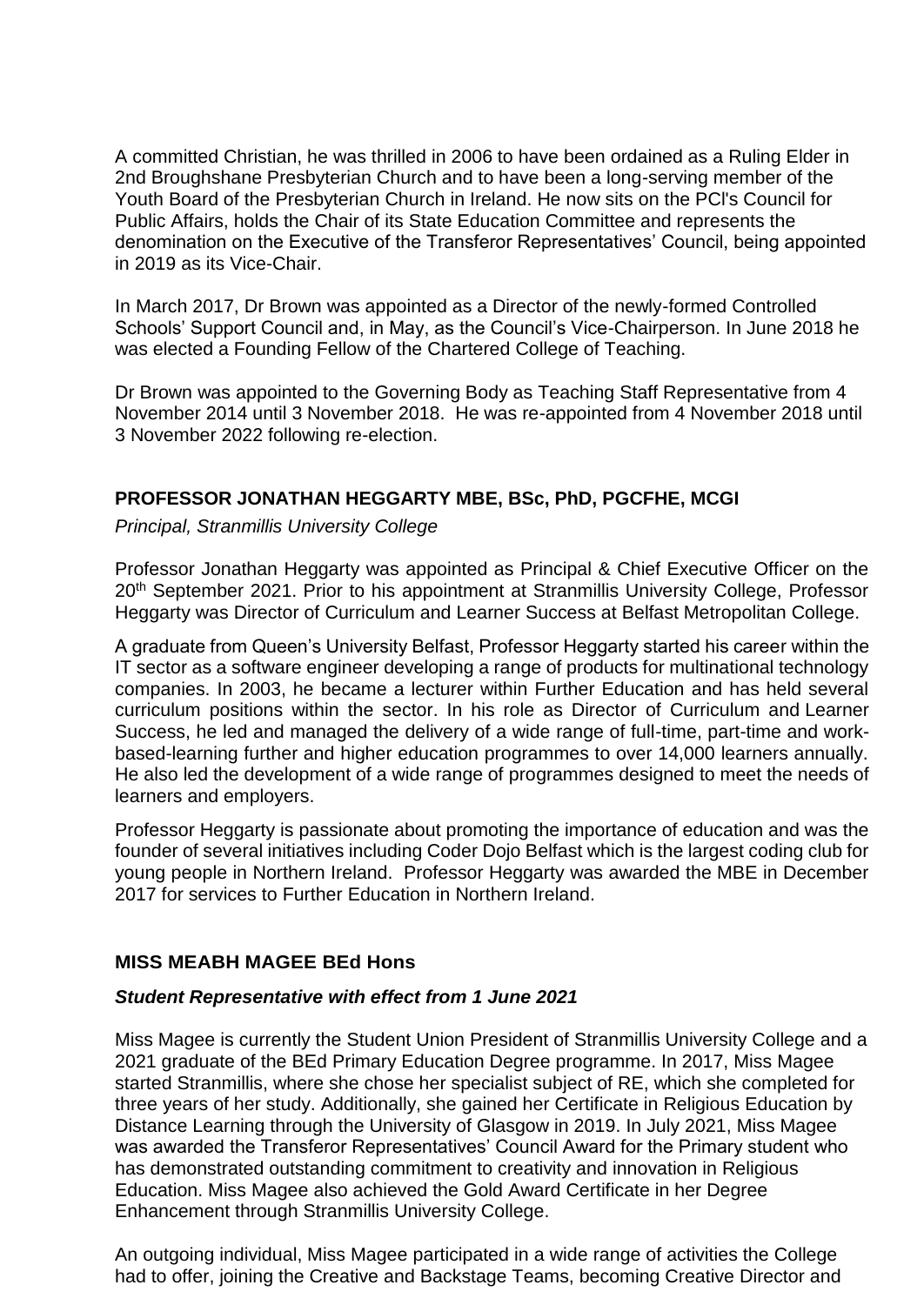eventually Producer of the annual Stranmillis Pantomime. Miss Magee has also attended a range of events ran by the variety of clubs and societies in the College such as the CU Carol Service and 'Stran does Strictly.' Miss Magee has supported Stranmillis Student's Union and the College staff by aiding them with Open Days throughout her time as a student. Furthermore, Miss Magee became a Student Buddy where she assisted the

incoming International Students of that year. In 2019, Miss Magee aided the set-up of the recently developed Stran TV society and attended meetings as a member of the Student Representative Council. An advocate for equality and student welfare, Miss Magee volunteered to become Student Equality Advisor for the College, a role she held for two academic years. In 2020, Miss Magee became the International Secretary on the Stranmillis Students' Union, where she connected with a variety of International students online, as a consequence of the COVID-19 Pandemic.

In 2020, Miss Magee studied abroad in Budapest, Hungary as part of the Erasmus programme, where she attended Eötvös Loránd University and studied in the Faculty of Primary and Pre-School Education. She thoroughly enjoyed her experience there, despite returning home early, again, due to the impact of the COVID-19 Pandemic.

Miss Magee is currently completing her MEd in Pastoral Care and is the student representative for the 2021/22 academic year. She hopes to use her passion and determination to represent the student body of Stranmillis to the highest level.

She currently attends the Education Committee meetings as an Observer.

### **MR KEN NELSON MBE, BA MBA MSC FCMI CMGR**

Mr Nelson is currently the CEO of the Local Economic Development Company (LEDCOM) Ltd. In 2010 he was the sole Northern Ireland recipient of the Queen's Award for Enterprise Promotion.

In 2012 Mr Nelson was appointed to the Board of Invest NI. He was re appointed to the Board of Invest NI in April 2015 serving until March 2020.

He has been Chairman of InterTradeIreland since his appointment by the North South Ministerial Council (NSMC) in December 2016. Previously he was Chairman of Enterprise Northern Ireland, a member of the governing body of the Northern Regional College and a parent governor of Ballymena Academy.

He brings detailed understanding of strategy development and monitoring and understands the crucial roles played by risk management and strong corporate governance.

Mr Nelson has extensive experience in business and economic development with an emphasis on entrepreneurship, employment and training initiatives.

Mr Nelson was awarded an MBE in the Queen's 2018 New Year's Honours List for services to local economic development and the community & voluntary sector.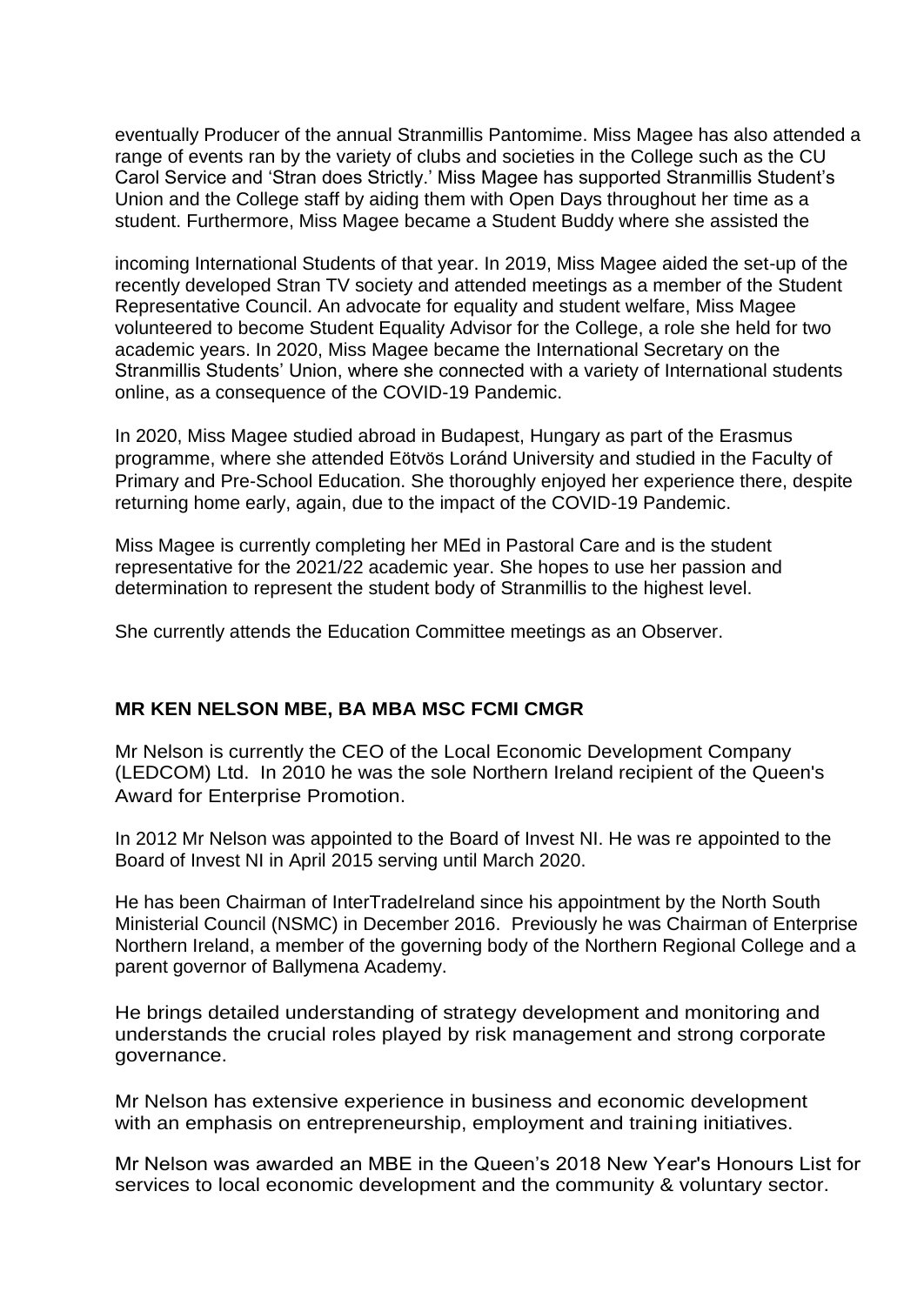He was appointed to the Stranmillis University College Governing Body on 29 March 2013 reappointed from 1 April 2020 to 28 March 2023 and currently chairs the Finance & General Purposes Committee.

### **MR DARREN FEELY** *Support Staff Representative from 1 April 2021*

Mr Feely has been in the post of Academic Registry Manager in Stranmillis University College since September 2018. Previous to this he worked as Admissions and Systems Officer for Queen's University Belfast for almost 10 years, during which time he was seconded to the International Office as Senior International Officer. Mr Feely also worked as Project Manager for Craigavon Borough Council on a cross-border EU funded ICT project aimed at encouraging businesses and community groups embrace the uptake of technology.

Outside of work Mr Feely remains active on the family farm.

### **MR ROBERT THOMPSON, MA BA DASE Cert.ED**

Mr Thompson, a former student of Stranmillis College, served the last 32years of his professional career as Principal of Doagh Primary School. He is a Member of the Board of Governors of Ballyclare Nursery school (Chair), Ballyclare High School and Ballyclare Secondary Secondary School (Chair).

He has also been a member of the North Eastern Education & Library Board and the Council for the Curriculum, Examinations and Assessment (CCEA, Chair of the Finance Committee). He has recently been appointed by the Education Authority as an External Adviser for Headteachers' Performance, Review and Staff development (PRSD).

Mr Thompson brings an understanding of strategic planning to the Governing Body. He was appointed to the Stranmillis University College Governing Body on 29 March 2013 and was reappointed from 1 April 2020 to 28 March 2023. He is currently a Member of the Education Committee and the Finance and General Purposes Committee.

# **DR ESMOND BIRNIE MA (Econ) and PhD (Econ)**

Dr Esmond Birnie has been Senior Economist at Ulster University since 3 October 2016. He was previously the Chief Economist with PwC in Northern Ireland since January 2010. He has 34 years of experience of macroeconomics, industrial, regional and environmental economics as well as of shaping policy inside government (as a former elected politician and Ministerial Special Adviser). In March 2021 he became one of the four members of the NI Fiscal Council.

Prior to joining PwC he was a Senior Lecturer in Economics at Queen's University Belfast (1989-98), Member of the Northern Ireland Assembly (1998-2007, including Chair of the DEL Committee, 1999-2002) and a Ministerial Special Adviser (Department for Employment and Learning, 2007-10). He has contributed to a number of PwC thought leadership publications including the *Government*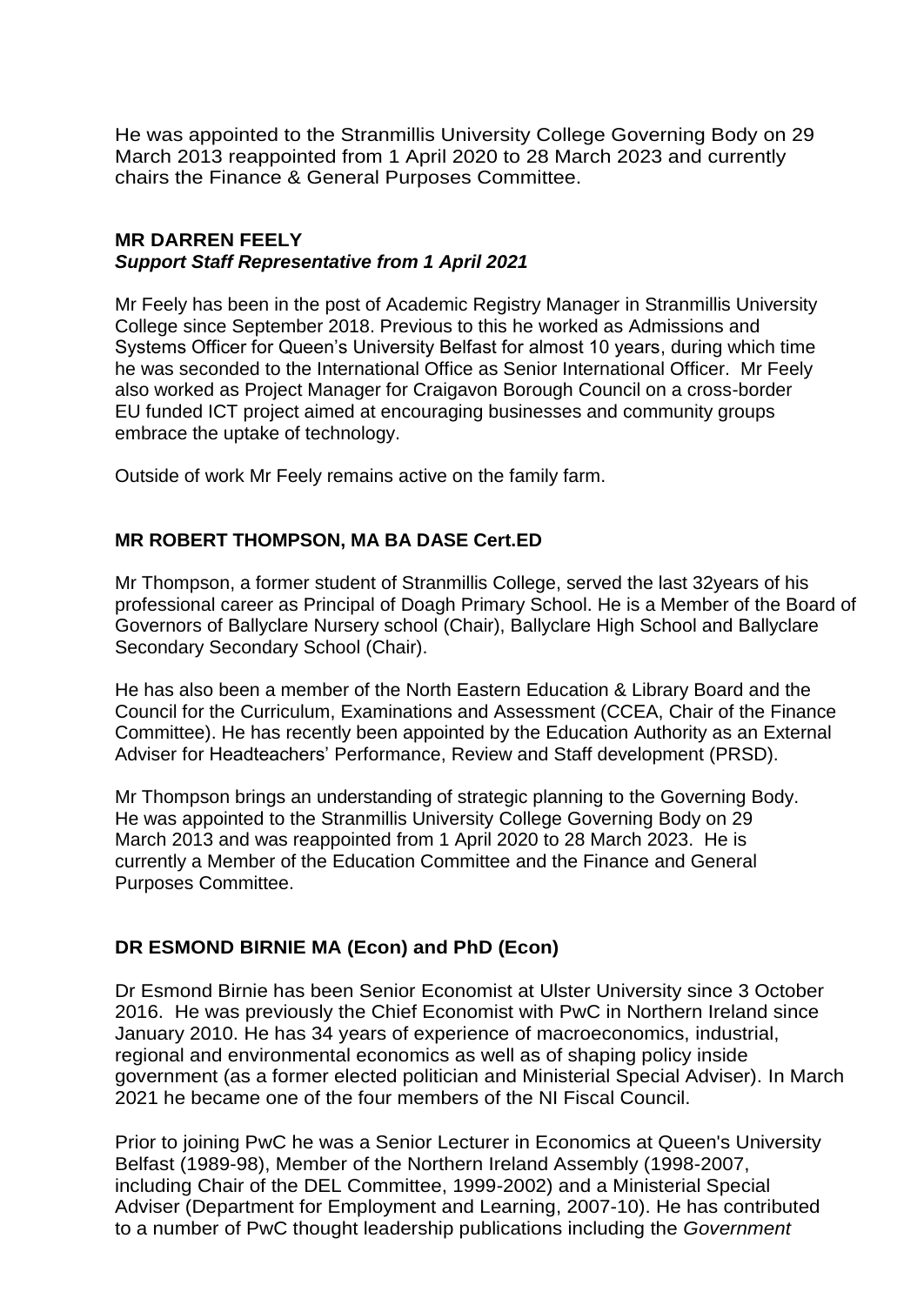*Futures* series. He is co- author of six books and a dozen academic journal articles on aspects of economic performance and policy (especially inter-regional comparisons across western and Eastern Europe). He was appointed to the Stranmillis University College Governing Body from 1 August 2014 and was reappointed for a second Term from 1 April 2020 to 31 July 2022. Dr Birnie is also a member of the Finance & General Purposes Committee.

# **MR WILLIAM PATTERSON BA (Hons) MBA MA FCIPD**

Mr Patterson has held various posts in the area of employment relations.From1978- 1980 he held the post of Industrial Relations Officer with British Aluminium. From 1980-1990 he worked in Personnel for the Northern Ireland Housing Executive. From 1990-1993 he was Director

(Administration and Personnel) with the Northern Health & Social Services Board (Loughside). He was employed by the Belfast City Council from 1993 to 1996 as Head of Human Resources.

Mr Patterson joined the Labour RelationsAgencyin1996 as Chief Executive and retired from his position on13March 2015.

He is a Fellow of the Chartered Institute of Personnel and Development.

He was appointed to the Stranmillis University College Governing Body on 1 August 2014 and was reappointed from 1 April 2020 to 31 July 2022.

He is currently Chair of the HR and Remuneration Committee.

# **MRS CLAIRE MOORE BA (Hons) Mathematics, FCA**

Mrs Moore is currently Bursar and Secretary to the Governing Body of the Royal Belfast Academical Institution (RBAI).

Mrs Moore was formerly the Director of Finance and Corporate Development for the Northern Regional College. She has worked in the Education and Training sectors for 20 years. Previously she worked in the Audit and Economic & Social Policy Departments of Deloitte from 1991 to 1999.

Mrs Moore is a Fellow of the Institute of Chartered Accountants in Ireland. She was appointed to the Stranmillis University College Governing Body on 1 August 2014 and was reappointed from 1 April 2020 to 31 July 2022. She is currently Chair of the Audit and Risk Assurance Committee.

### **MR PETER WEIL**

Peter has extensive experience of broadcasting, marketing and education at a senior level. His roles have included head of BBC Radio Ulster, head of network television, BBC North; senior vice-president, Discovery Networks International and chief executive, CTVC (part of the Rank Foundation).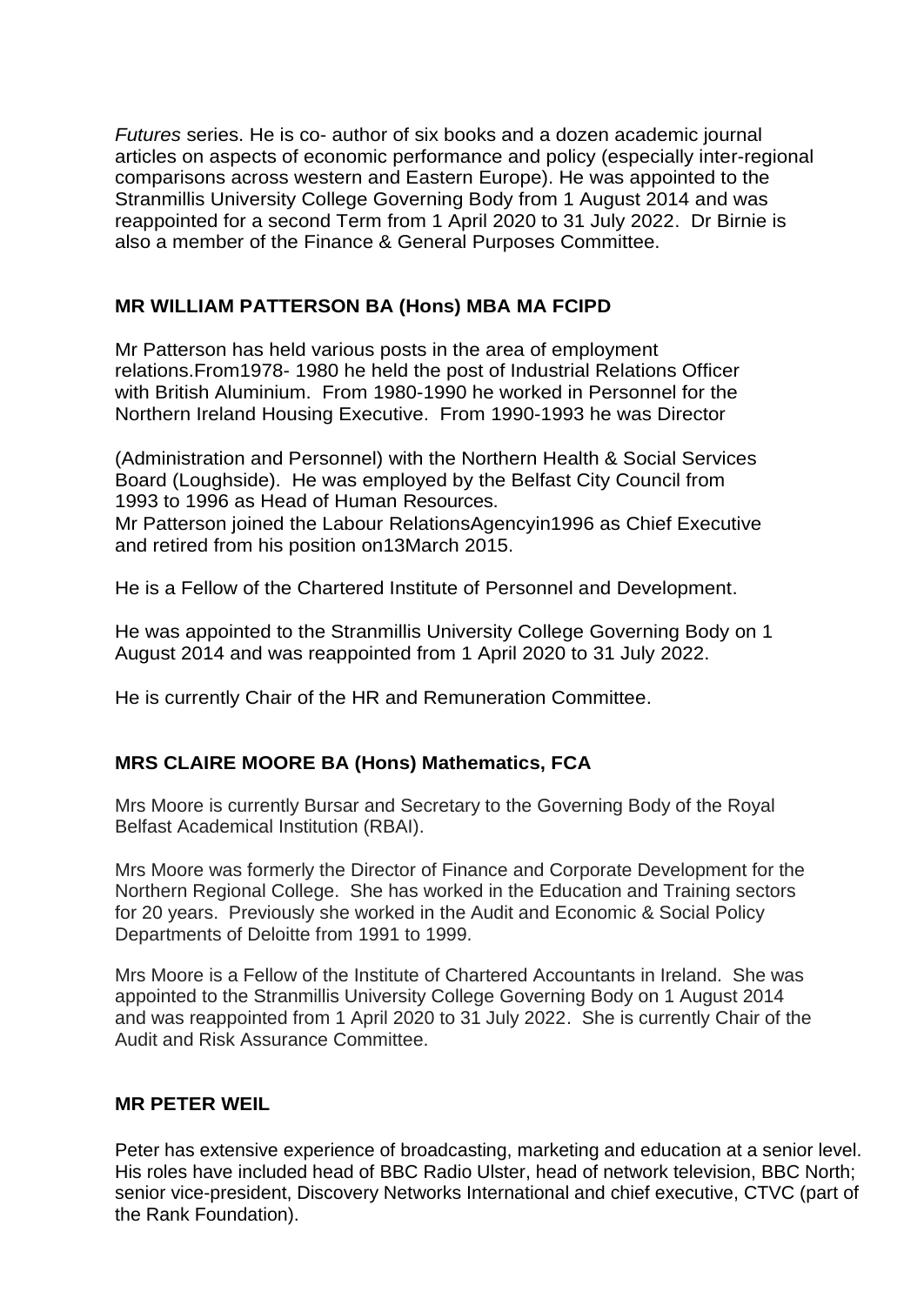His broadcasting career has spanned more than four decades. He has produced programmes with Sir David Frost, Paul Clark, Jeremy Paxman, Dame Esther Rantzen, Emma Barnett and Gloria Hunniford.

Peter was head of youth programmes at BBC Northern Ireland in the mid-eighties and was subsequently appointed the editor of BBC 1's "Wogan". He launched "First Edition with Jon Snow", a schools' current affairs programme for 9-13 year olds, in 1994. It ran for eight years. He also pioneered TrueTube, an online channel which specialises in religious education and citizenship. The channel won the BAFTA award for Children's Channel of the Year in 2017. During his period as CEO of CTVC, the company won an RTS award for best edited documentary ("Welcome to Mayfair") as well as three nominations for a Grierson documentary award.

In 2000 he was invited to become a fellow of the Royal Television Society and in 2002, while working in the USA, he was appointed an alternate director for the Emmys committee. He is currently the chief executive of Politics in Action, a shared education initiative which involves 23 schools across Northern Ireland working with students from different backgrounds as they try to find solutions to the issues which matter to them. He is also a Board member of Northern Ireland Screen, where he chairs both the Investment Committee and the Archive Committee.

He was appointed to the Governing Body of Stranmillis University College from 1 September 2019 for a period of four years to 31 August 2023. He is also a member of the Finance & General Purposes Committee and the HR & Remuneration Committee.

### **MS MAJELLA CORRIGAN**

Majella Corrigan is Director of Planning and Schools Provision in the Council for Catholic Maintained Schools (CCMS).

She has over 20 years' experience working in education starting her career as a postprimary teacher before moving to the Northern Ireland Assembly to establish the Assembly Education Service. She then undertook the role of English Subject Officer in the Council for Curriculum, Examinations and Assessment (CCEA), subsequently moving to work with the Northern Ireland Qualifications Regulator which included the role of Programme Manager on the Ministerial Review of GCSEs and A levels, before returning to the CCEA Awarding Body as Service Improvement and STEM Programme Manager. She has a BA in English, MBA, PGCE and PGDip in Educational Multimedia.

As of 3 March 2021, Majella has been appointed as a Member of the Board of CCEA. She has also been appointed as a Member of the Board of Governors of the South Eastern Regional College from 1 April 2021.

She was appointed to the Governing Body of Stranmillis University College from 1 September 2019 for a period of four years to 31 August 2023. She is also a member of the Education Committee.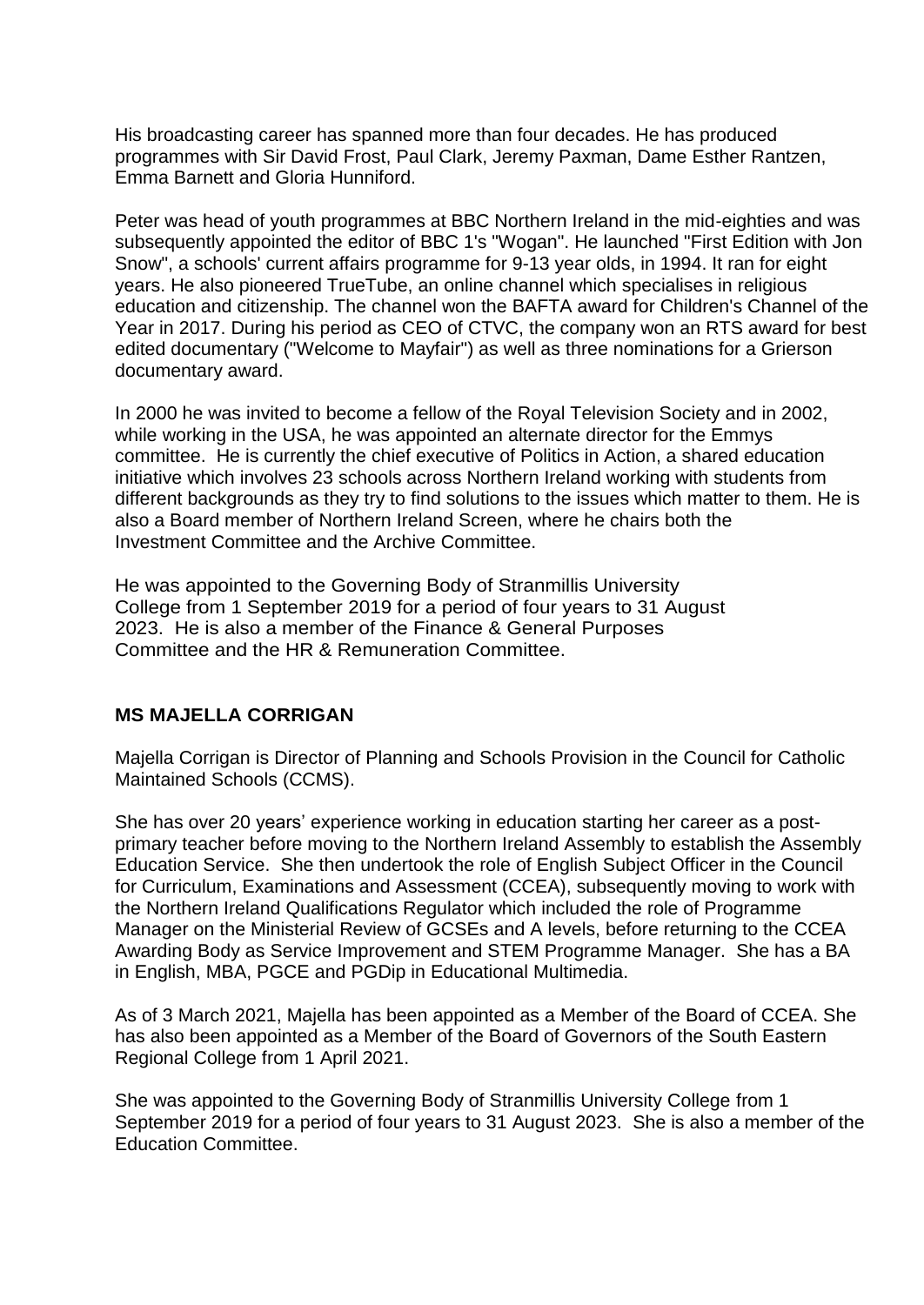# **HEATHER MILLER, MBA, BA, PGDE, PG Dip Law, SFHEA**

Heather Miller is a graduate of both Queen's University Belfast and Ulster University. She has over 25 years' experience in further education initially as a Lecturer in Business and Management and then as a Principal Lecturer in Business and Creative Studies.

Following the reorganisation of the further education sector in 2007, she was appointed to the College Management Team of South Eastern Regional College and until 2021 was the Head of Quality, Excellence and Development with a specific responsibility for the quality improvement of higher education within further education. Heather is a Senior Fellow of the Higher Education Academy (SFHEA).

She was appointed to the Governing Body of Stranmillis University College from 1 September 2019 for a period of four years to 31 August 2023. She is also a member of the Audit and Risk Assurance Committee.

# **PROFESSOR DAVID JONES BSc, BA, PhD, DSc, FREng, FIAE, FIMMM, FRSC, FRSS**

Professor Jones is Professor of Biomaterial Science and Pro-Vice-Chancellor (Education and Students) at Queen's University Belfast.

A graduate from QUB (1985, 1988, 2006) and the Open University (2015), he has been employed as a lecturer in Pharmaceutics at the University of Otago (Dunedin, New Zealand) and as the Head of Formulations at Norbrook Industries Limited (NI) before returning to QUB in 1994 as a lecturer in the School of Pharmacy. He was subsequently promoted to a personal chair in 1999.

He is a Chartered Engineer, a Chartered Statistician and a Chartered Chemist and is internationally recognised for his research concerning the application of materials

science/engineering to address the industrial and clinical issues associated with implants and pharmaceutical dosage forms. It has resulted in David being elected to Fellowships in the Royal Academy of Engineering, Irish Academy of Engineering, Institute of Materials, Minerals and Mining, Royal Society of Chemistry, Royal Statistical Society, Pharmaceutical Society (NI) and an Eminent Fellowship of the Academy of Pharmaceutical Sciences.

He is the author of three textbooks, 12 patents and over 400 research papers/communications and the recipient of several awards including, the British Pharmaceutical Conference Science Medal Award, the Lilly Prize for Pharmaceutical Excellence, the Academy of Pharmaceutical Sciences Innovation Award and the Griffith Medal of the Institute of Materials, Minerals and Mining.

He is currently the Co-Founder of a drug delivery company, Re-Vana Therapeutics, a spinout company from Queen's University Belfast that is focused on the treatment of eye diseases.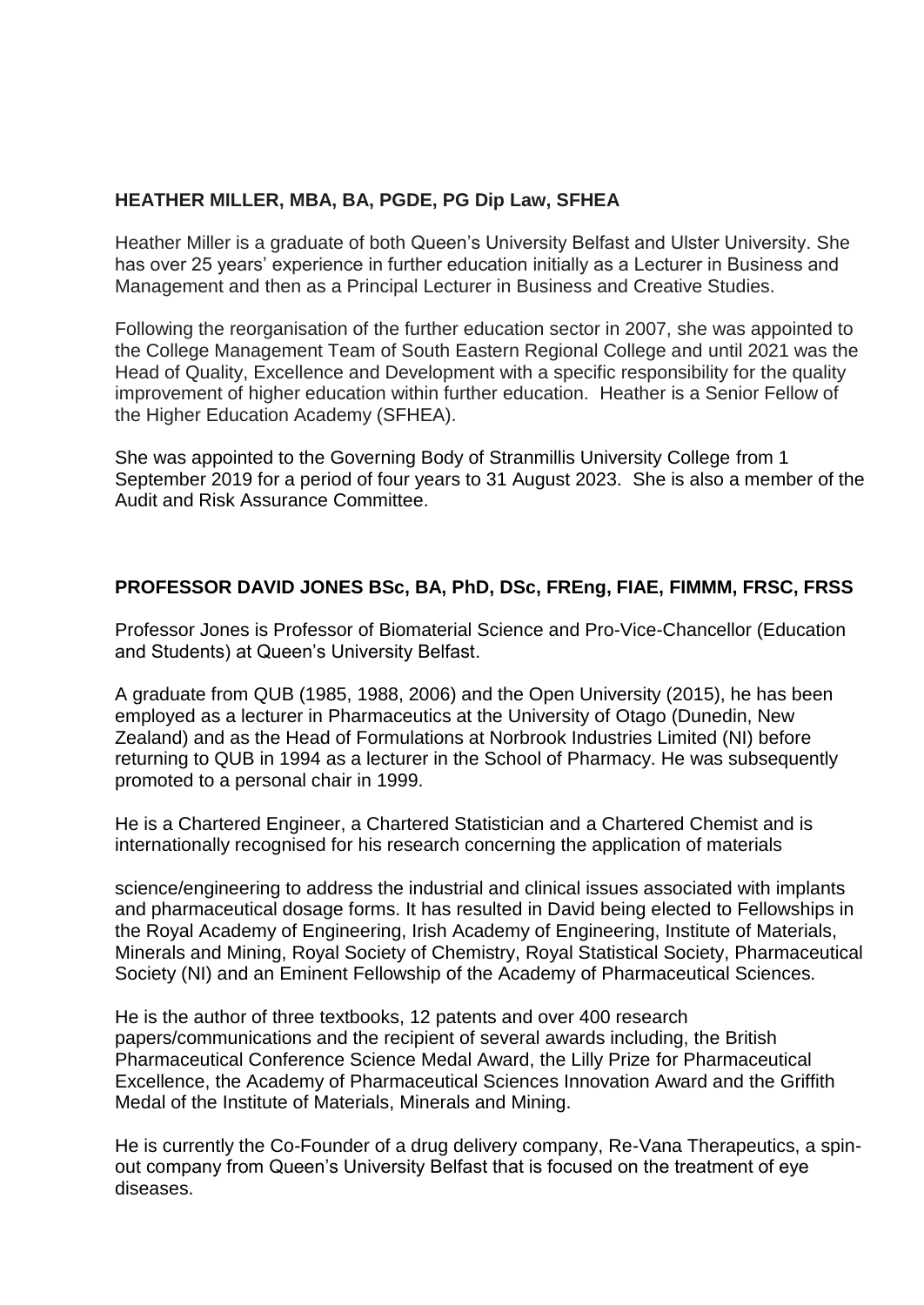He is a Non-Executive Director of the Belfast Health and Social Care Trust (annual remuneration £8283), a member of the Board of Governors of St. Mary's University College, Belfast, Glenwood Primary School and the Belfast Girls Model School (all no remuneration).

He was appointed to the Governing Body of Stranmillis University College from 1 September 2019 for a period of four years to 31 August 2023.

He is also a member of the Audit and Risk Assurance Committee.

### **DR LAVINIA BOYCE BEM**

Dr Boyce is a graduate of Queen's University Belfast (QUB) and the Open University (OU). Her degrees are: BA, BSc (2.1 Hons), MSSC, PhD and Diploma in Personnel Management. She was a Civil Servant for 20 years before transferring to the Police Service of Northern Ireland (PSNI). She served 17 years in Human Resources Management and did contract work as an Associate Assessor for the National Police College, Harrogate. After retiring, she was employed as a Teaching Assistant in the QUB School of Management.

Dr Boyce is a Chartered Member of the Chartered Institute of Personnel and Development (CMCIPD) and a Member of the Chartered Institute of Management (MCMI). She was a Member of the British Academy of Management (MBAM) and served on the BAM Council as the UK part-time Doctoral Representative. She chaired tracks at the BAM International Conferences and was a Special Interest Group, Treasurer.

She was appointed as a Governor at Andrews Memorial Primary School in 2009 and continues to serve in this role. In 2014 she was appointed by the Department of Education as a Governor at Bloomfield Collegiate School where she served as vice-Chair and Chair of the Board. She resigned in October 2019.

She has been involved in voluntary work for several years, comprising the QUB Graduates' Associations and Convocation. She served on the Committees and was President of the Queen's Women Graduates in 2007. Other voluntary work she has done includes The Royal British Legion, casework; the RUC GC Foundation, Guide; Treasurer of the Police Historical Society and fund raising for the Belfast City Hospital.

She was awarded the BEM in the 2017 New Year's Honours List for services to the community in Northern Ireland. She set up a postgraduate research scholarship in the QUB School of Medicine, in memory of her late parents. The scholarship is open to postgraduate students in the Wellcome-Wolfson Institute for Experimental Medicine.

Dr Boyce was appointed to the Governing Body of Stranmillis University College from 1 July 2020 for a period of 4 years to 30 June 2024. She is also a member of the HR & Remuneration Committee and the Finance and General Purposes Committee.

She does not hold any other public appointments.